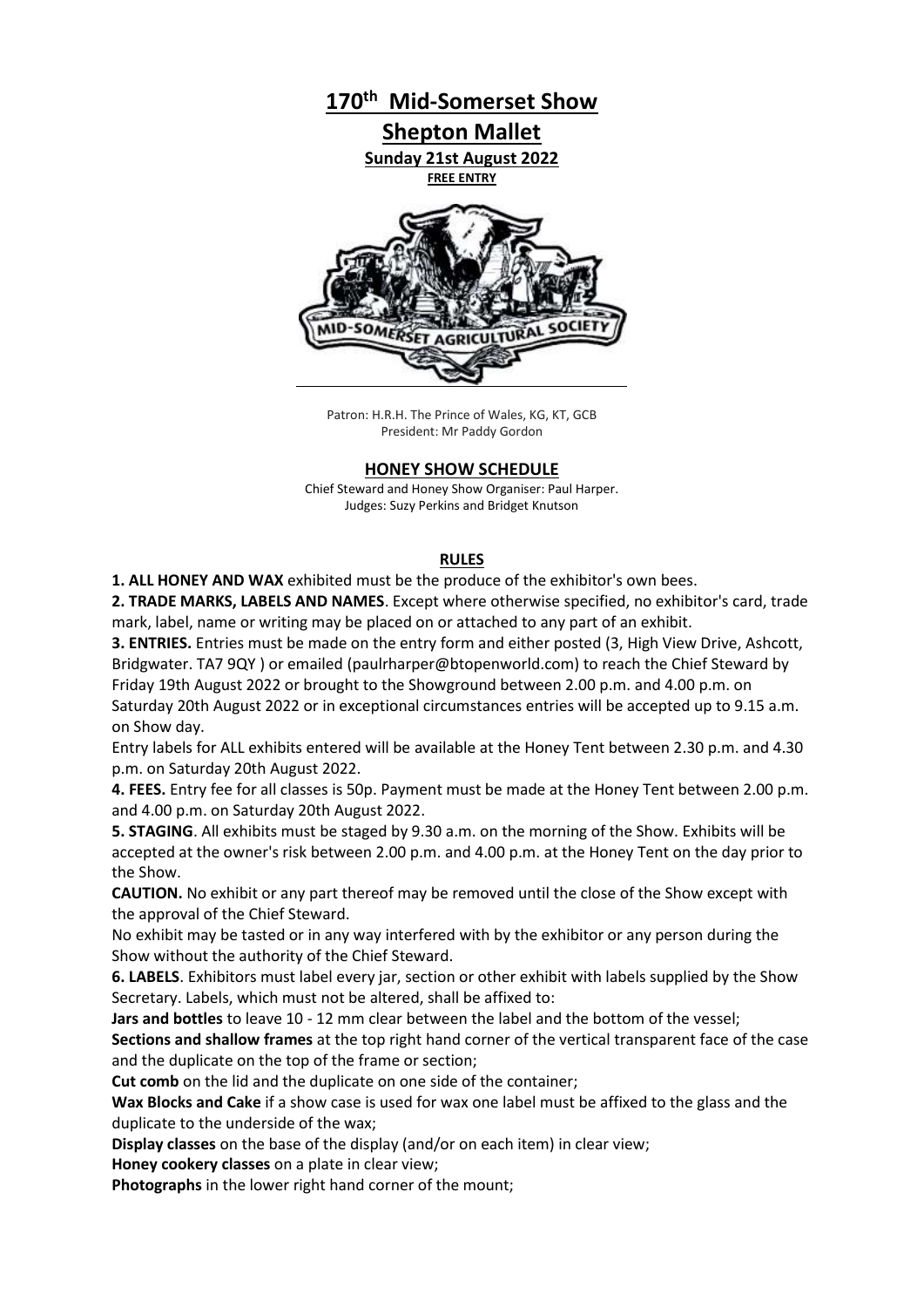**Exhibits in Class 20** on the lower right hand corner or section of exhibit, as appropriate, in clear view.

**7. SECTIONS** (approximately 1lb) must be enclosed in a commercially available section show case. Not less than 3.5 inches by 3.5 inches of comb shall be visible on each side of the case without lacing or edging.

**8. ROUND SECTIONS AND FRAMES CONTAINING HONEY** must be shown in protective cases without lacing or edging. The comb must be visible on both sides and accessible for judging.

**9. EXTRACTED HONEY** must be exhibited in clear 454g squat jars with standard lacquered commercial screw tops, both of British standard pattern and matching, except where otherwise stated.

**10. WAX** may be exhibited polished or unpolished at the discretion of the exhibitor.

**11. HONEY COLOUR.** Grading Filters as approved by the National Honey Show will be used.

**12. MEAD** must be shown in clear, colourless glass PUNTED 75cl bottles of round section with rounded, not sloping, shoulders and without lettering, fluting or ornamentation of any kind. Bottles must be corked by means of a cork stopper with white plastic flanges. No alcohol or flavouring may be added to the mead, but additives such as acid, nutrients and tannin may be used.

**13. UNIFORMITY.** When a class requires the staging of more than one exhibit of the same type, the containers, when used, and the exhibits shall be matching in all respects.

**14. AWARDS**. Exhibitors may make more than one entry in a class, but no single exhibit may be shown in more than one class. No exhibitor will be entitled to win more than one award in any one class. Joint owners are not allowed to make separate entries.

**15. THE COMMITTEE** will take ordinary care of exhibits, but will not be responsible under any circumstance for the loss or damage sustained by exhibits in any way whatsoever.

**16. DISQUALIFICATION.** The Chief Steward reserves the right to refuse any entry or exhibit without a reason being given.

**17. OBJECTIONS.** Any protest by an exhibitor must be made in writing by 5.00 p.m. on the day of the Show. It must be accompanied by a deposit of £5.00. Should the protest be sustained or considered reasonable, the deposit will be returned.

**18. THE DECISION OF THE CHIEF STEWARD** on any matter whatsoever, under or in relation to the foregoing rules and regulations, or any protest or objection in relation thereto or to any exhibits, shall be final and conclusive.

**19. GIFT CLASS EXHIBITS** become the property of the Central Division of SBKA. This year all exhibits will be presented to a suitable worthy charity within the Central District area after the Show. Exhibitors may buy their exhibits for £5.00 per exhibit by indicating their wish on the entry form and including the remittance with the entry fees.

**20. BEST in SHOW (Blue Riband).** Offered by BBKA is awarded at the discretion of the Chief Judge to the best item exhibited in the Beekeeping Section of the Show. This item can then be entered for free at the next National Honey Show. It will not be awarded if there are less than 100 entries.

**21. ENTRANTS.** Family members of a FULL MEMBER of the CENTRAL DIVISION are able to enter classes 27 onwards.

**22. POINTS AWARDED - FIRST:** 6 points **SECOND:** 5 points **THIRD**: 4 points

**Prize money:** 1st - £3.00 2nd - £2.00 3rd - £1.00 in each class.

**23. REMOVAL** Exhibits must not be removed from display until 6.00 p.m. when the show ends.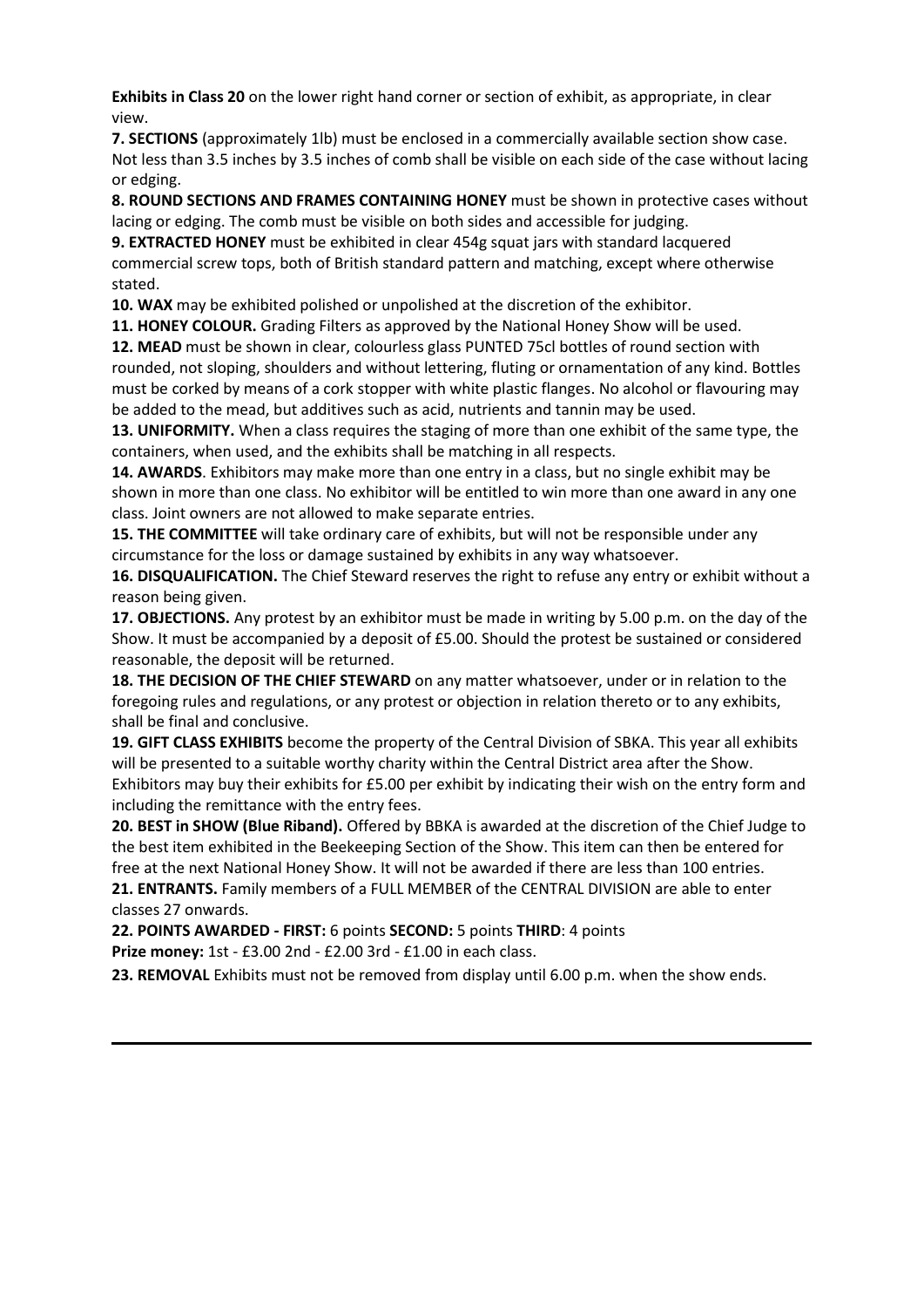# **OPEN SECTION**

The following classes (1 to 23) are open to any beekeeper who is a member of the Somerset Beekeepers' Association. Family members of a FULL MEMBER of the CENTRAL DIVISION are able to enter classes 16 to 26 inclusive.

| THE ALLEN PERPETUAL<br><b>CHALLENGE CUP</b> | Presented by the late Mr E G Allen<br>Awarded to the member of the <b>Somerset</b><br>Beekeepers' Association gaining the most points<br>overall in the honey classes 1 to 11. |  |
|---------------------------------------------|--------------------------------------------------------------------------------------------------------------------------------------------------------------------------------|--|
| <b>PERPETUAL</b><br><b>CHALLENGE CUP</b>    | Presented by the Somerset Beekeepers'<br>Association (Central Division)<br>Awarded to the beekeeper who gains most<br>points in Classes 1 to 4.                                |  |
| <b>CENTRAL DIVISION</b><br><b>TROPHY</b>    | Presented by the Central Division to the winner<br>of Class 12 for Novices.                                                                                                    |  |
| <b>BLUE RIBAND</b>                          | At the discretion of the Judges, awarded to best<br>exhibit in show providing that at least 100 entries<br>are received.                                                       |  |

**Class 1.** Two 1 lb jars of **LIGHT HONEY**

**Class 2**. Two 1 lb jars of **MEDIUM HONEY**

**Class 3.** Two 1 lb jars of **DARK HONEY**

**Class 4.** Two 1 lb jars of **SET HONEY**

**Class 5**. One 1lb jar of **CHUNK HONEY**

**Class 6.** Two sections: **SQUARE**

**Class 7.** Two containers of **CUT COMB containing clear honey** (minimum 8 oz each)

**Class 8.** One **SHALLOW FRAME** suitable for extraction

**Class 9. COMPOSITE:** any four of the under mentioned items:

1 1lb jar of **LIGHT HONEY**

1 1lb jar of **MEDIUM OR DARK HONEY**

1 1lb jar of **SET HONEY**

1 1lb jar of **CHUNK HONEY**

1 **SHALLOW FRAME OF HONEY** for extracting

1 section: **ROUND** or S**QUARE**

1 cake of **BEESWAX** (not less than 8 oz)

**Class 10.** Gift Class: 1 lb jar of **CLEAR**

**Class 11**. Gift Class: 1 lb jar of **SET HONEY**

**Class 12. NOVICE CLASS**. Two 1 lb jars of **IDENTICAL HONEY**

**Class 13.** One cake of **BEESWAX** (not less than 8 oz)

**Class 14.** One bottle of **DRY MEAD**

**Class 15.** One bottle of **SWEET MEAD**

**Class 16. TWO DIPPED CANDLES.** To be displayed erect. One candle will be lit by the Judge. The candle-holders will not be judged.

**Class 17. TWO MOULDED CANDLES.** To be displayed erect. One candle will be lit by the Judge. The candleholders will not be judged.

**Class 18. SINGLE PHOTOGRAPH**. Mounted. Unframed.

Subject connected with Beekeeping. Photograph size not less than 10 cm by 10 cm or more than 20 cm by 20 cm. Titles not judged. Not previously shown at this show.

**Class 19. ITEM DEPICTING BEEKEEPING.** For example a sculpture, model, painting, collage or home-made device.

**Class 20. HONEY FUDGE.** Seven pieces. Each approx. 3 cm square. - Recipe below.

**Class 21. HONEY BISCUITS.** Six Biscuits. Recipe below.

**Class 22. CUP CAKES.** Six Cup Cakes. Decorated with a bee theme. Exhibitors may use any recipe.

**Class 23. HONEY CAKE**. Recipe below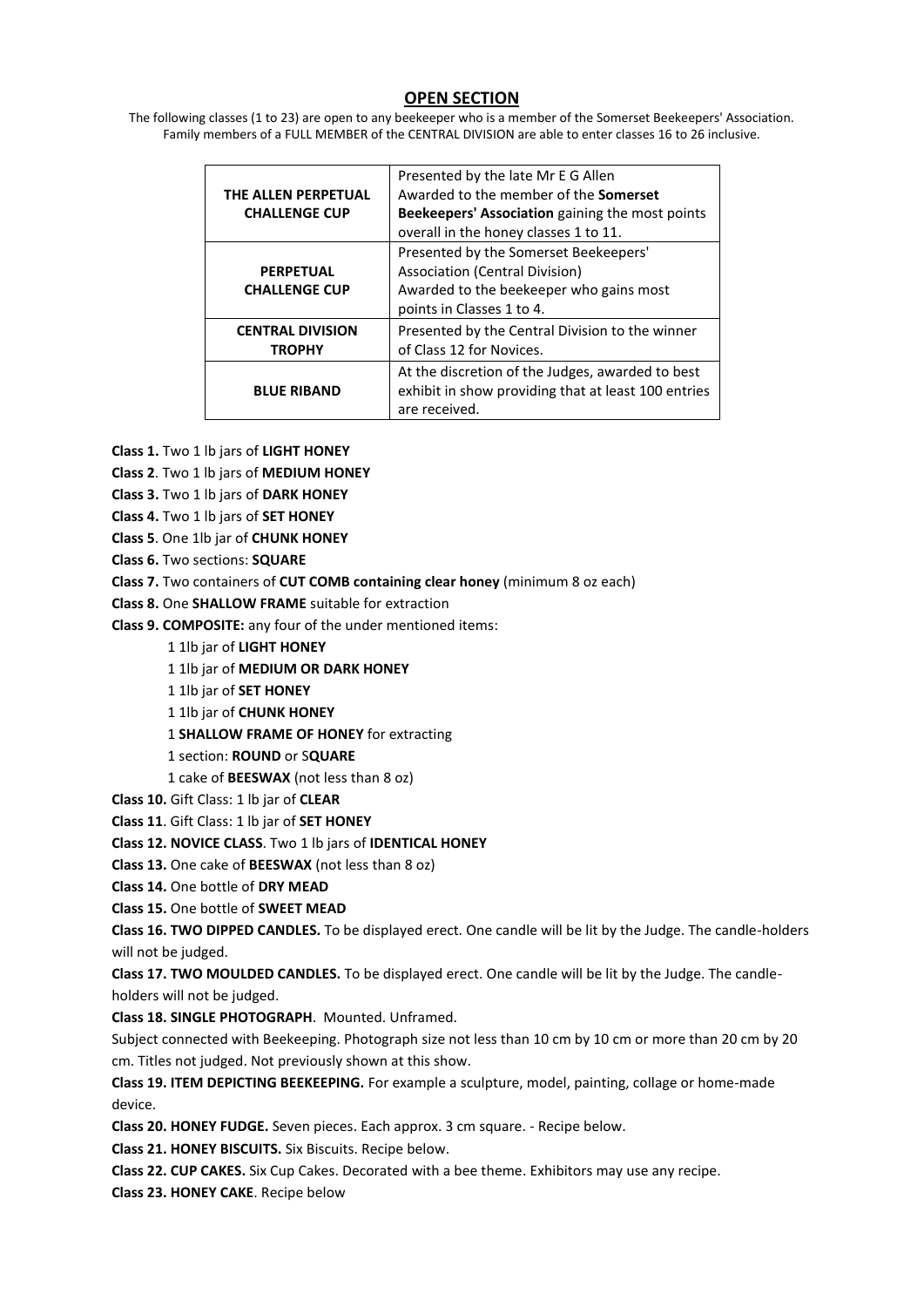# **JUNIOR CLASSES (Open to anyone aged 16 and under)**

**Class 24. TWO ROLLED BEES WAX CANDLES. Any size.** To be displayed erect. One candle will be lit by the judge. The candle-holders will not be judged.

**Class 25. BEE RELATED PICTURE**. Any medium **except IT** art package. Size: no larger than A3.

**Class 26. CUP CAKES.** Six Cup Cakes. Decorated with a bee theme. Exhibitors may use any recipe.

# **CENTRAL DIVISION SECTION**

Classes 27 to 39 are only open to beekeepers who are members of the Central Division of the Somerset Beekeepers' Association.

> CUPS AWARDED BY CENTRAL DIVISION OF THE SOMERSET BEEKEEPERS' ASSOCIATION.

| <b>WELLS BRANCH PERPETUAL</b><br><b>CHALLENGE CUP</b>                                                      | For the most points gained in Classes 27 to 36<br>For the winner of Class 31              |  |  |
|------------------------------------------------------------------------------------------------------------|-------------------------------------------------------------------------------------------|--|--|
| THE BIGG WITHER<br><b>CHALLENGE CUP</b>                                                                    |                                                                                           |  |  |
| <b>SBKA CENTRAL DIVISION</b><br><b>NOVICE PERPETUAL CUP</b>                                                | For the most points awarded to a member of the<br>Central Division in the novice classes. |  |  |
| <b>CENTRAL DIVISION TROPHY</b>                                                                             | For the most points awarded to a member of the<br>Central Division in the novice classes. |  |  |
| <b>MID-SOMERSET</b><br><b>AGRICULTURAL SOCIETY</b><br><b>Central SBKA Division</b><br><b>CHALLENGE CUP</b> | For the most points awarded to a member of the<br>Central Division in ALL classes.        |  |  |

**Class 27**. Two 1 lb jars of **LIGHT HONEY**

**Class 28.** Two 1 lb jars of **MEDIUM HONEY**

**Class 29.** Two 1 lb jars of **DARK HONEY**

**Class 30.** Two 1 lb jars of **SET HONEY**

**Class 31.** Two 1 lb jars of identical **CLEAR** or **SET HONEY.**

**Class 32.** Two containers of **CUT COMB containing clear honey** (minimum 6 oz each)

**Class 33**. **ONE FRAME** (deep or shallow) sealed for honey extraction.

**Class 34.** Five wax blocks approximately 1oz. each. Any shape.

**Class 35. TWO DIPPED BEESWAX CANDLES.** To be displayed erect. One candle will be lit by the Judge. The candle-holders will not be judged.

**Class 36. TWO MOULDED BEESWAX CANDLES.** To be displayed erect. One candle will be lit by the Judge. The candle-holders will not be judged.

# **NOVICE CLASSES**

## **(Open only to exhibitors who have never taken a first prize in any class at a Honey Show)**

**Class 37.** Best 1 lb jar of Light, Medium, Dark, Set or Heather Honey.

**Class 38.** Three wax blocks approximately 1oz. each. Any shape.

**Class 39**. A Beeswax candle, made by any method. The candle will be lit by the Judge. The candle-holder will not be judged.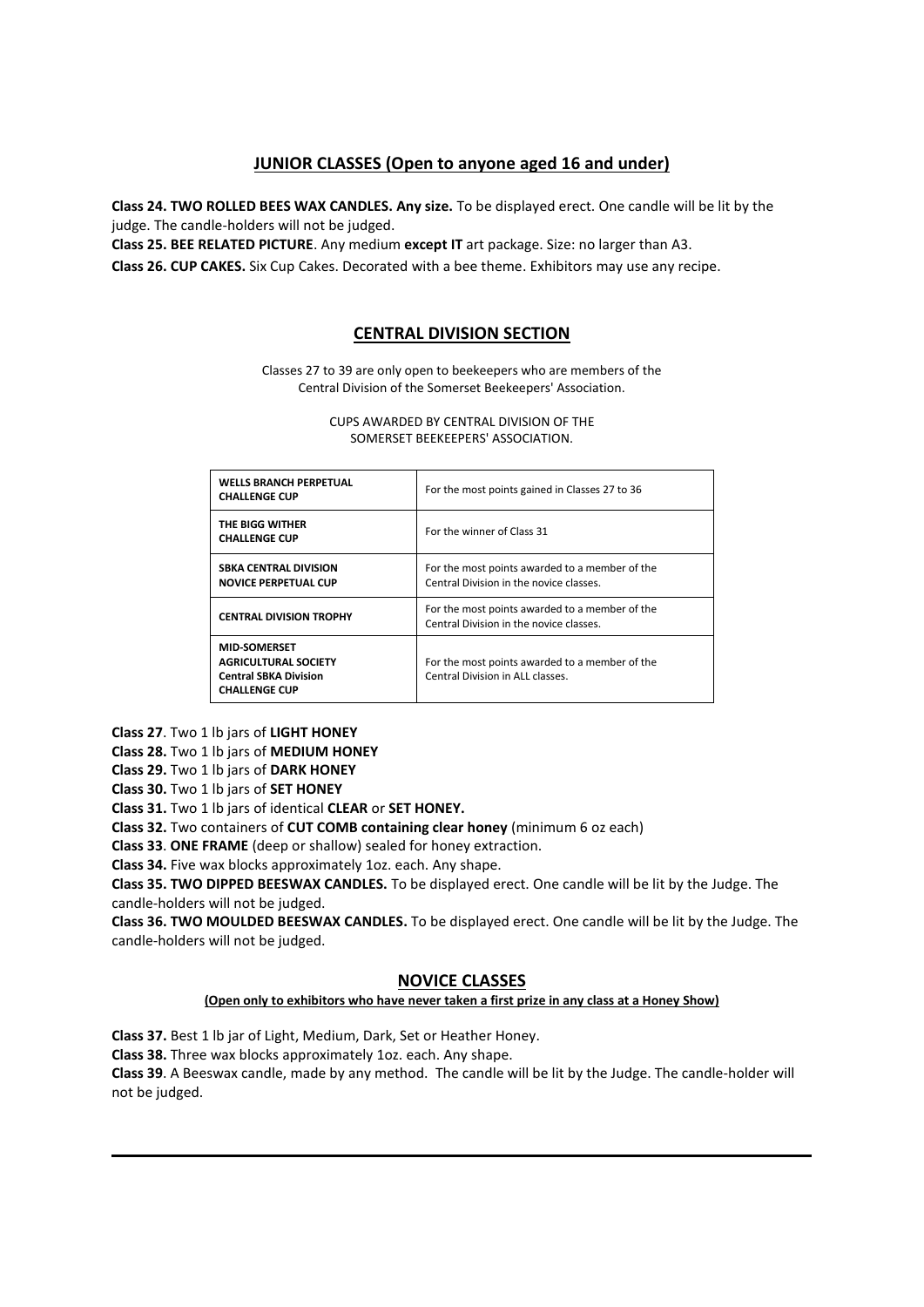## **RECIPES**

#### **HONEY CAKE**

250g clear honey, plus about 2 tbsp extra to glaze 225g unsalted butter 100g dark muscovado sugar 3 large eggs, beaten 300g self-raising flour

#### **Method:**

Preheat the oven to fan 140C/ conventional 160C/gas 3. Butter and line a 20cm round loose bottomed cake tin. Cut the butter into pieces and drop into a medium pan with the honey and sugar. Melt slowly over a low heat. When the mixture looks quite liquid, increase the heat under the pan and boil for about one minute. Leave to cool for 15-20 minutes, to prevent the eggs cooking when they are mixed in.

Beat the eggs into the melted honey mixture using a wooden spoon. Sift the flour into a large bowl and pour in the egg and honey mixture, beating until you have a smooth, quite runny batter.

Pour the mixture into the tin and bake for 50 minutes-1 hour until the cake is well-risen, golden brown and springs back when pressed. A skewer pushed into the centre of the cake should come out clean.

Turn the cake out on a wire rack. Warm 2 tbsp honey in a small pan and brush over the top of the cake to give a sticky glaze, then leave to cool. Keeps for 4-5 days wrapped, in an airtight tin.

### **A CAKE DISPLAY BOX will be provided at the Show.**

#### **HONEY FUDGE**

2lb of Granulated Sugar Half Pint of milk 4oz of Honey 4oz of Butter Half tsp salt A sugar thermometer

#### **Method:**

Soak sugar in half a pint of milk for at least an hour, stirring occasionally. Place butter in 8 inch saucepan and gently heat and swirl to coat saucepan. Add sugar milk mixture, salt and honey. Stir to melt and bring to boil. Raise temperature to 115 degrees C. (i.e. "soft ball") Remove from heat. Cool for 5 minutes. Beat until cloudy and tip into Swiss roll tin. Allow to cool and when nearly set cut the fudge into squares.

### **To be displayed on a plain white paper plate, with doily and in a clear polythene bag.**

#### **HONEY BISCUITS**

2oz of Butter 2oz of Plain Flour 1 Tablespoon of Honey 2oz of Granulated Sugar 3oz of Rolled Oats ½ Teaspoon of Bicarbonate of Soda

#### **Method:**

Melt the butter and honey together, take off the heat and mix in the bicarbonate of soda. In a bowl put flour, oats and sugar, then mix in the liquid mixture and allow to cool slightly. Put knobs of the mixture onto a greased baking sheet and flatten slightly. Bake at 160°C to 180°C or Gas 4 for approx 15 minutes.

**To be displayed on a plain white paper plate, with doily and in a clear polythene bag.**